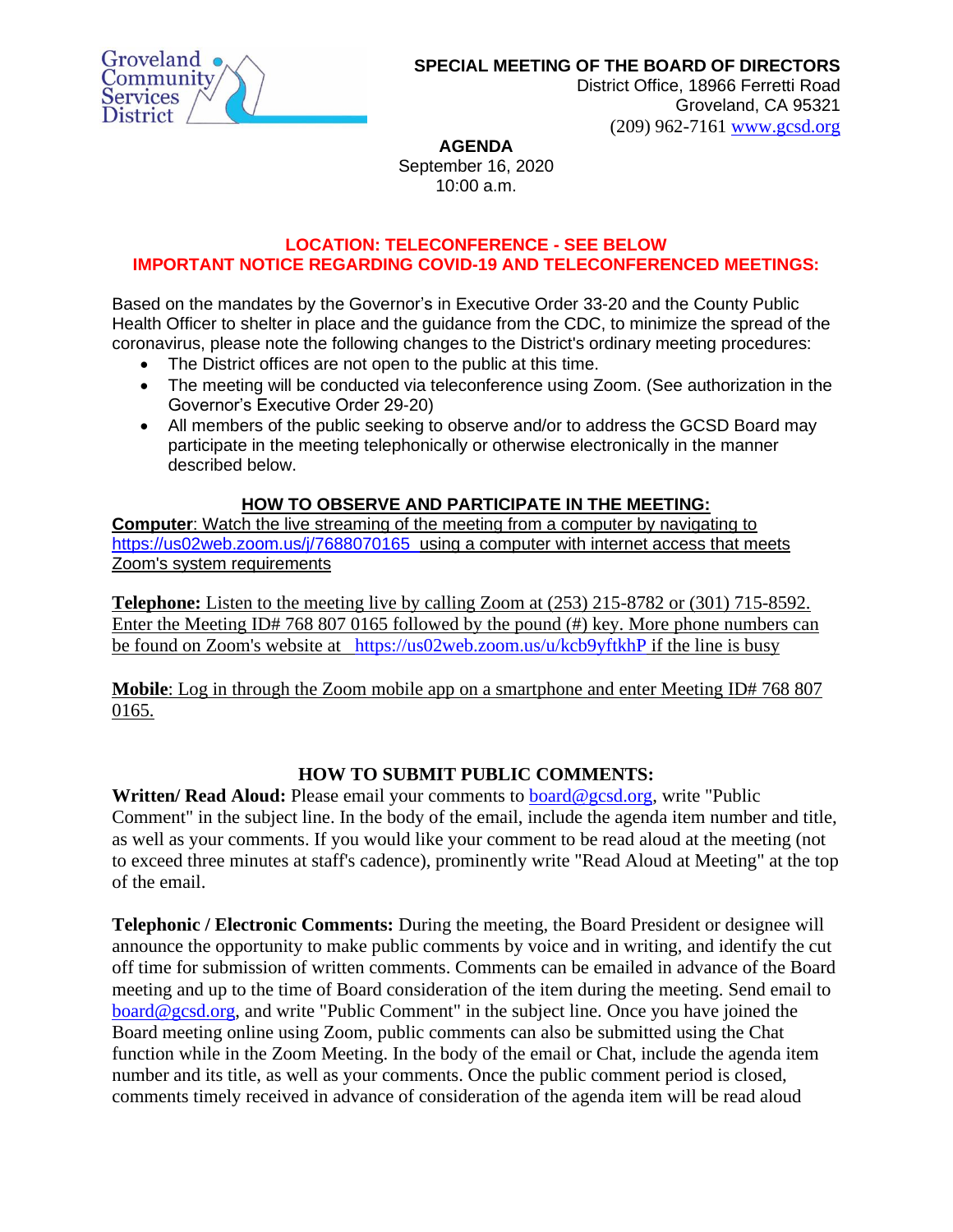prior to Board action on the matter. Comments received after the close of the public comment period will be added to the record after the meeting.

# **ACCESSIBILITY INFORMATION:**

Board Meetings are accessible to people with disabilities and others who need assistance. Individuals who need special assistance or a disability-related modification or accommodation (including auxiliary aids or services) to observe and/or participate in this meeting and access meeting-related materials should contact Jennifer Flores, Board Secretary, at least 48 hours before a regular meeting at (209) 962-7161 or [jflores@gcsd.org.](mailto:jflores@gcsd.org) Advanced notification will enable the District to swiftly resolve such requests to ensure accessibility.

## **PUBLIC RECORDS:**

Public records that relate to any item on the open session agenda for a meeting are available for public inspection. Those records that are distributed after the agenda posting deadline for the meeting are available for public inspection at the same time they are distributed to all or a majority of the members of the Board. The Board has designated the District's website located at [https://www.gcsd.org](https://www.gcsd.org/) as the place for making those public records available for inspection. The documents may also be obtained by calling the District office.

ALL AGENDA MATERIAL ARE AVAILABLE ON THE DISTRICT WEBSITE AT [WWW.GCSD.ORG](http://www.gcsd.org/) OR MAY BE INSPECTED IN THE GROVELAND COMMUNITY SERVICES DISTRICT OFFICE AT 18966 FERRETTI ROAD, GROVELAND, CALIFORNIA

Any person who has any questions concerning this agenda may contact the District Secretary. In compliance with the Americans with Disabilities Act, if you need special assistance to participate in this meeting, please contact the District at 209-962-7161. Notification 48 hours prior to the meeting will enable the District to make reasonable arrangements to ensure accessibility to this meeting. (28FR35.102-35.104 ADA Title 11)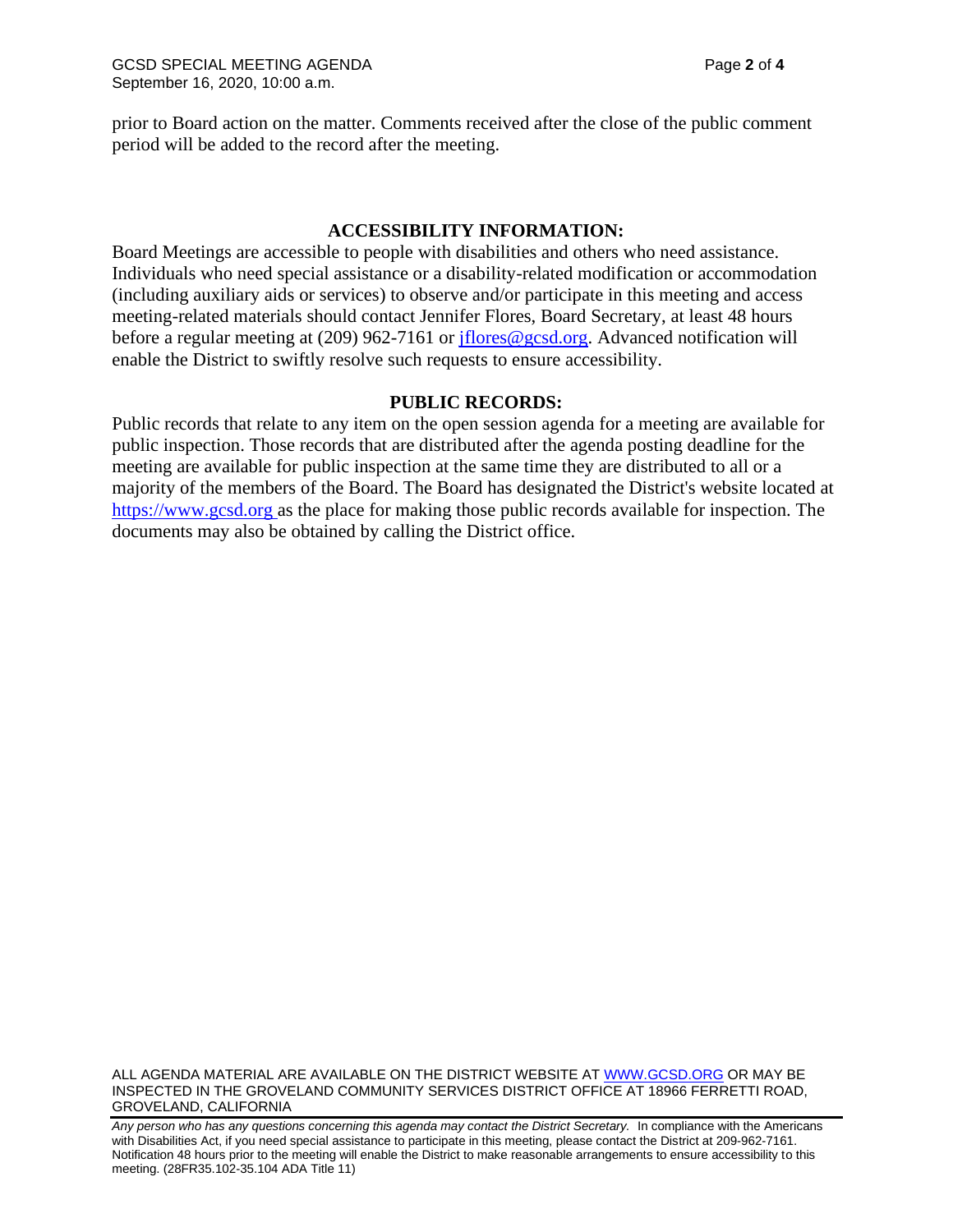

**SPECIAL MEETING OF THE BOARD OF DIRECTORS**

District Office, 18966 Ferretti Road Groveland, CA 95321 (209) 962-7161 [www.gcsd.org](http://www.gcsd.org/)

#### **TELECONFERENCE AGENDA** September 16, 2020

10:00 a.m.

**Call to Order**

## **Pledge of Allegiance**

## **Roll Call of Board Members**

Janice Kwiatkowski, President Nancy Mora, Vice President John Armstrong, Director Spencer Edwards, Director Robert Swan, Director

### **1. Approve Order of Agenda**

### **2. Public Comment**

Members of the public are appreciated for taking the time to attend this meeting and provide comments on matters of District business. Public comments are subject to a 3 minute time limit; 10 minutes on an individual topic. Although no action can be taken on items not listed on the agenda, please know we are listening carefully to your comments.

### **3. Information Items and Proclamations**

Brief reports may be provided by District staff and/or Board members as information on matters of general interest. No action will be taken by the Board during Reports, however items discussed may be recommended for discussion and action on a future agenda. Public comments will be taken after each report is provided.

### A. Staff Reports

- i. Fire Department Report
- ii. General Manager's Report
- iii. Operations Manager's Report
- iv. Administrative Services Manager's Report

### B. Proclamations

i. Presentation of a Certificate of Appreciation to Staff for their Commitment to the District while working through the Moc Fire Evacuation

### **4. Consent Calendar**

Consent Calendar items are considered routine and will be acted upon by one motion. There will be no separate discussion on these items unless a member of the Board, Staff or a member of the Public requests specific items be set aside for separate discussion.

- A. Approve Minutes from the August 11, 2020 Regular Meeting
- B. Accept August 2020 Payables
- C. Waive Reading of Ordinances and Resolutions Except by Title
- D. Adoption of a Resolution Approving a Consulting Services Agreement with SCI Consulting to Provide a Fiscal Impact Analysis, Technical Memorandum and Other Services to Necessary to Document the Cost and Value of Groveland CSD Fire and Emergency Response Services to New Land Development Projects

## **5. Old Business**